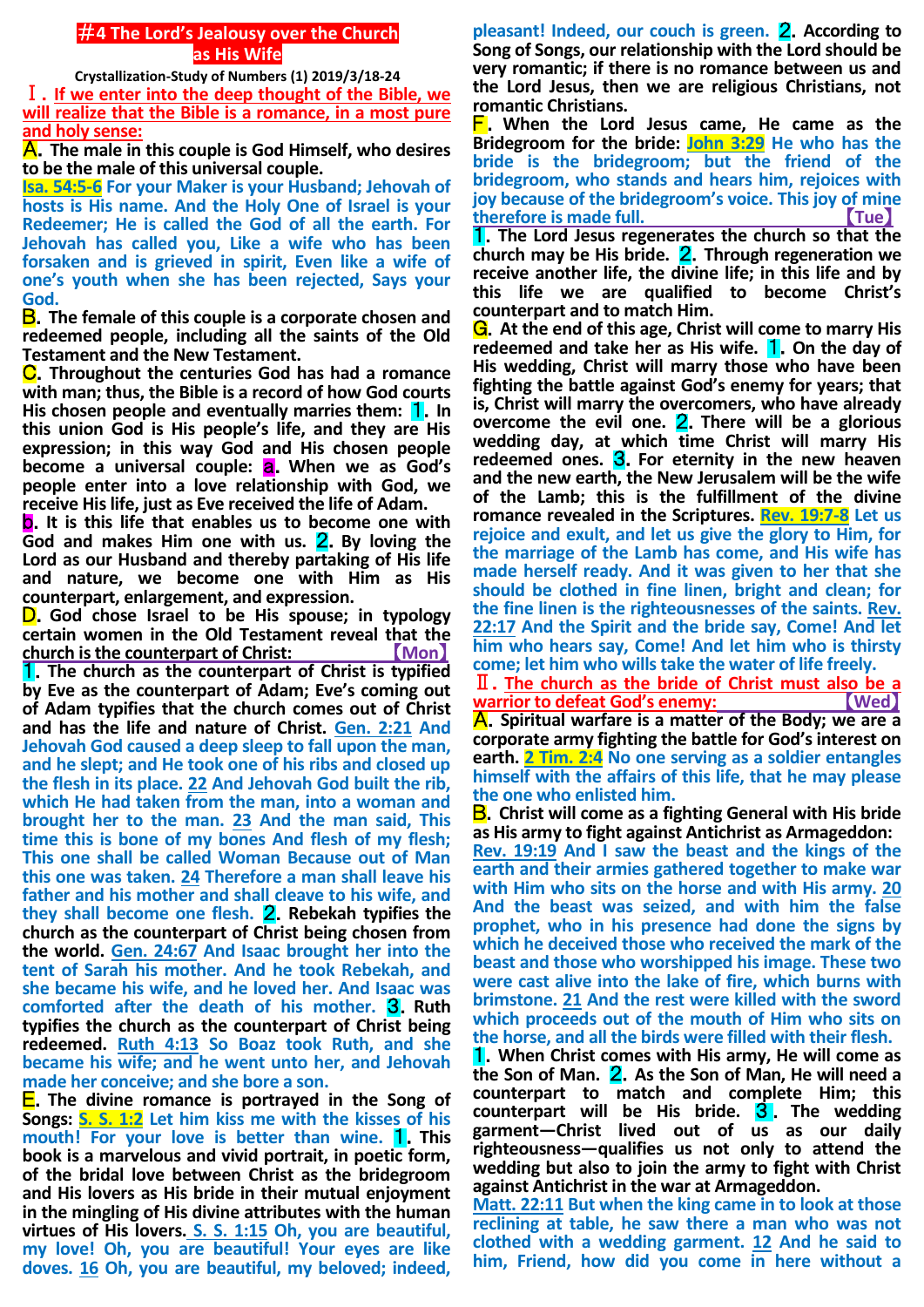### **wedding garment? And he was speechless.**

C.**In Song of Songs we see that when the overcoming lover of Christ becomes one with God to be God's dwelling place, in the eyes of God she is as beautiful as Tirzah and as lovely as Jerusalem; however, to the enemy she is as terrible as an army with banners:**

**S. S. 6:4 You are as beautiful, my love, as Tirzah, As lovely as Jerusalem, As terrible as an army with banners. 10 Who is this woman who looks forth like the dawn, As beautiful as the moon, As clear as the sun, As terrible as an army with banners?** 1.**The lovers of Christ should be lovable and terrible at the same time; however, many believers have lost their loveliness before the Lord and their terribleness before the enemy: a.** The lover of Christ is beautiful and comely **before the Lord, as solid as the heavenly city and as serene as the sanctuary; at the same time, she displays the glory of her victory before the enemy and the world.** 【**Thu**】

b.**The overcoming lover of Christ not only has a future that is full of hope and a life that is absolutely heavenly, but she is also a victor who constantly triumphs in her victory.**

2.**A terrible army signifies that the Lord's overcomers**  terrify God's enemy, Satan: **a** . The enemy is **frightened by the church that is built up as the city of God. Neh. 6:15 So the wall was completed on the twenty-fifth day of the month of Elul, in fifty-two days. 16 And when all our enemies heard of it, all the nations that surrounded us were afraid and fell very low in their own eyes, for they knew that this work**  was done with the help of our God. **D.** Satan is not **afraid of individualistic Christians, even if they number in the thousands, but he is terrified of the church as the Body of Christ, the corporate warrior fighting against him and his kingdom. Eph. 6:11 Put on the whole armor of God that you may be able to stand against the stratagems of the devil.**

D.**David typifies the warring Christ in the midst of sufferings, and Abigail typifies the warring church in the midst of sufferings.**

1.**From 1 Samuel 25 onward, Abigail was always at the side of David the warrior and followed him in his**  wars: **a.** Abigail's marriage to David typifies the **church enlisted a an army for warfare.** b.**Abigail typifies the warring church, fighting for God's kingdom in the midst of sufferings.**

2 . **The type of Abigail portrays the church's participation with the Lord Jesus in spiritual warfare:** a. **Not only must God's eternal purpose be fulfilled and the desire of His heart be satisfied, but God's enemy must be defeated; for this, the church must be a**  warrior. **b.** Spiritual warfare is necessary because **Satan's will is set against God's will: Matt. 6:10 Your kingdom come; Your will be done, as in heaven, so also on earth. Isa. 14:13 But you, you said in your heart: I will ascend to heaven; Above the stars of God I will exalt my throne. And I will sit upon the mount of assembly In the uttermost parts of the north. 14 I will ascend above the heights of the clouds; I will make myself like the most High.**

⑴ **Spiritual warfare has its source in the conflict between the divine will and the satanic will.** ⑵ **As the church, our fighting is to subdue the satanic will and to defeat God's enemy. Rev. 12:11 And they overcome him because of the blood of the Lamb and because of the word of their testimony, and they loved not their** 

soul-life even unto death. **C**. The purpose of spiritual **warfare is to bring in the kingdom of God. Rev. 12:10 And I heard a loud voice in heaven saying, Now has come the salvation and the power and the kingdom of our God and the authority of His Christ, for the accuser of our brothers has been cast down, who accuses them before our God day and night. CEREBY (FRI)** Ⅲ.**In Numbers 5:11-31 the dealing with a wife over** 

**whom her husband was jealous typifies Christ's jealousy over His believers and the church:**

**Num. 5:29 This is the law of jealousy when a wife, while under the authority of her husband, goes astray and defiles herself, 30 Or when the spirit of jealousy comes upon a man, and he is jealous of his wife. He shall set the woman before Jehovah, and the priest shall apply to her all this law.**

A . **Christ's fighting army is composed of the overcomers, who are a fighting wife to match Christ: 1. In order to be a part of the Lord's fighting army, we must be chaste toward Him. 2 Cor. 11:2 For I am jealous over you with a jealousy of God; for I betrothed you to one husband to present you as a pure virgin to Christ.** 2.**Our seeking and pursuing of anything other than Christ is spiritual adultery in the eyes of God.** 3. **Those who commit spiritual adultery will be judged and cursed by God and will not be able to fight for God and serve God.**

B.**Jealousy is usually regarded as a negative thing, but it is one of God's attributes:** 1.**The jealousy of God is like the jealousy of a husband over his wife.** 2.**The most jealous one in the universe is God; His name is Jealous: Exo. 34:14 (For you shall not worship any other god; for Jehovah, whose name is Jealous, is a jealous God),** a.**He wants us to love Him uniquely, singly, wholly. Mark 12:30 And you shall love the Lord your God from your whole heart and from your whole soul and from your whole mind and from your whole strength."** b . **God is jealous whenever we love anything or anyone in place of Him.** 3.**As a jealous Husband, God wants us to serve Him and Him alone. Matt 6:24 No one can serve two masters, for either he will hate the one and love the other, or he will hold to one and despise the other. You cannot serve God and mammon.** 4.**Knowing that our God is jealous, we should let His jealousy become ours so that we would care only for Him and allow no one and nothing to replace Him.**

C.**"Love is as strong as death,/ Jealousy is as cruel as Sheol;/ Its flashes are the flashes of fire,/ A flame of Jehovah"--S. S. 8:6b**: 1.**All the seekers of the Lord have been captured by His love; it is as strong as death.** 2.**With this love and with this jealousy is a flashing fire; these two—the consuming God and the jealous God, the consuming fire and the jealousy—go together.** 3.**From the beginning of time, God has been a jealous**  God: **a.** Nothing can withstand God's jealousy; He will destroy all His enemies. **D**. God will remove all **hindrances until He becomes the unique Lord, the God of all, the unchallenged King.** 4.**Paul told the saints in Corinth that he was jealous over them with a jealousy of God and that he had betrothed them to one husband to present them as a pure virgin to Christ.**

**Example 2016 19:20 The Contract of Cat (Many Bible Words were added to deepen the understanding of the truth of the outline. Please pray-read those Words highlighted in yellow. There is no mention of the "The High Gospel".)**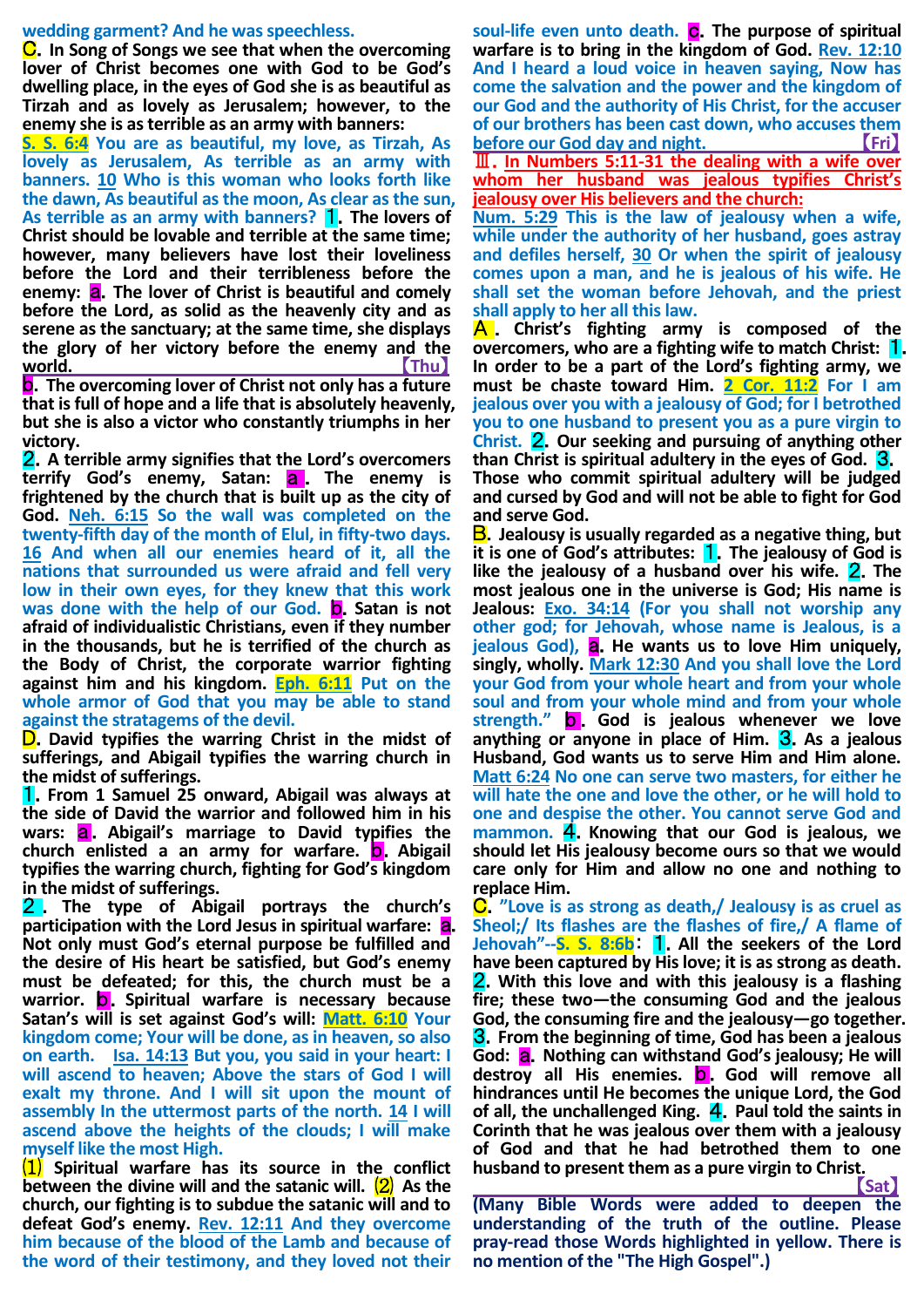**Crucial Point**①:**Love the Lord with the bridal love**

**OL1**: **The divine romance is portrayed in the Song of Songs. This book is a marvelous and vivid portrait, in poetic form, of the bridal love between Christ as the Bridegroom and His lovers as His bride in their mutual enjoyment.**

**S. S. 1:2 Let him kiss me with the kisses of his mouth! For your love is better than wine.**

**OL2**: **According to Song of Songs, our relationship with the Lord should be very romantic; if there is no romance between us and the Lord Jesus, then we are religious Christians, not romantic Christians.**

**In order for God and His people to be one, there must be a mutual love between them. The love between God and His people unfolded in the Bible is primarily like the affectionate love between a man and a woman. As God's people love God and spend time to fellowship with Him in His word, God infuses them with His divine element, making them one with Him as His spouse, the same as He is in life, nature, and expression.**

**The entire Bible is a divine romance, a record of how God courts His chosen people and eventually marries them. When we as God's people enter into a love relationship with God, we receive His life, just as Eve received the life of Adam. It is this life that enables us to become one with God and makes Him one with us.**

**The Old Testament indicates clearly that God came in to choose Israel to be His spouse. In Jeremiah 31:3 Jehovah said, "Indeed I have loved you with an eternal love, / Therefore I have drawn you with lovingkindness." When God appeared to His people, He "dated" them and later even courted them. According to Ezekiel 16, God loved Israel when He saw her in the wilderness. Verse 8 describes this love: "Then I passed by you and saw you; and then was your time a time of love. And I spread My skirt over you and covered your nakedness; indeed I swore unto you and entered into a covenant with you, declares the Lord Jehovah, and you became Mine." By entering into a covenant with Israel, God betrothed her to Himself.**

**For Junior High and High School Students (including upper grade of elementary school)/College Students A. You need to accept God's love in your love**:**God is love and people have love. Human's love was created according to God's love. Human's love can be compared to gloves. God's love is the hand, and human's love is the gloves. Human's love has a form of love, but it does not have enough power in itself. It is good for you to love your parents and classmates, but if you do not put God's love in your love, your love can not function properly and be strong. Call on the name of the Lord and put the love of God in your love.**

**Then your emotions love the things that you should love (reading the Bible, being diligent to study, loving those in distress, praying, preaching the gospel, etc.). You will not love things that you should not love (such as lying, cheating, being lazy, thinking that it is fine if you are okay). Furthermore, when you love, that love can continue to love with patience. Also, even those who can always love, will suddenly lose your love or lose your temper because** 

**you do not put hands (love of God) in gloves (your love). You need to accept God in you.**

**John 3:16 For God so loved the world that He gave His only begotten Son, that everyone who believes into Him would not perish, but would have eternal life.**

**Eph. 6:2 "Honor your father and mother," which is the first commandment with a promise,**

**3 "That it may be well with you and that you may live long on the earth."**

**Prayer**: **"Lord Jesus, I am the gloves and you are the hands. I accept your love in my love. May I could be interested with my classmates, love them and share the gospel with you. Also, I will respect and love my parents with the love of the Lord. That way, I can be blessed by God and be involved in happiness and longevity. Amen!"**

**B. Be touched by God's love, love God with God's love and love people**:**1 John 4:19 We love because He first loved us.**

**You need to love Christ in order to enjoy Christ. However, you can't love the Lord by natural love. Even if you love the Lord with your natural love, if you encounter difficulties you will immediately abandon the Lord. Instead, you should love Christ by the love of Christ. To do this, you should first exercise your spirit and be touched by the Lord. Then you can be touched by the love of the Lord and love the Lord with the love of the Lord.**

**Prayer**: **"O Lord Jesus, I love you. But I can't rely on my natural love. You loved me with the eternal love. Let me touch your love. It is for me to love you with the eternal love. Hallelujah! Praise the Lord!"**

**NS200 Jesus Lord, Jesus Lord. How we long to touch Thee, More and more, more and more, That You may grow within us.** "**Blossom of Gold" may You bloom and grow. Bloom and grow forever Then all will see, all will know, You are the Lord within us.**

**C. God's love for you is the love the husband has for his wife. As a fiancée of the Lord Jesus, you should love the Lord purely**: **Love includes love between parent and child, friendship, love between husband and wife and so on. God's love contains all the love, but the most important relationship between God and man is the love of husband and wife.**

**2 Cor. 11:2 For I am jealous over you with a jealousy of God; for I betrothed you to one husband to present you as a pure virgin to Christ.**

**You are the fiancée of the Lord, a pure young woman and will be married when the Lord comes back. New Jerusalem is the wife of Christ. Like a bride who loves grooms, you should love the Lord purely and singly. Make sure you build up a love relationship, a romance, with your Lord, romance, to move forward in the Lord and become an overcomer. The Lord can make you advance only in this relationship. Building up a personal, intimate, loving relationship with the Lord is a matter of life and death for you!**

**Prayer**: **"O Lord Jesus, I love you with bridal love. I will build up a love relationship with the Lord from a young age. And I will enjoy a personal, intimate, loving relationship with the Lord.Open to you in the fellowship, touch you, let you enter in me and fill me. Only in romance with the Lord can I advance and become an overcomer!"**